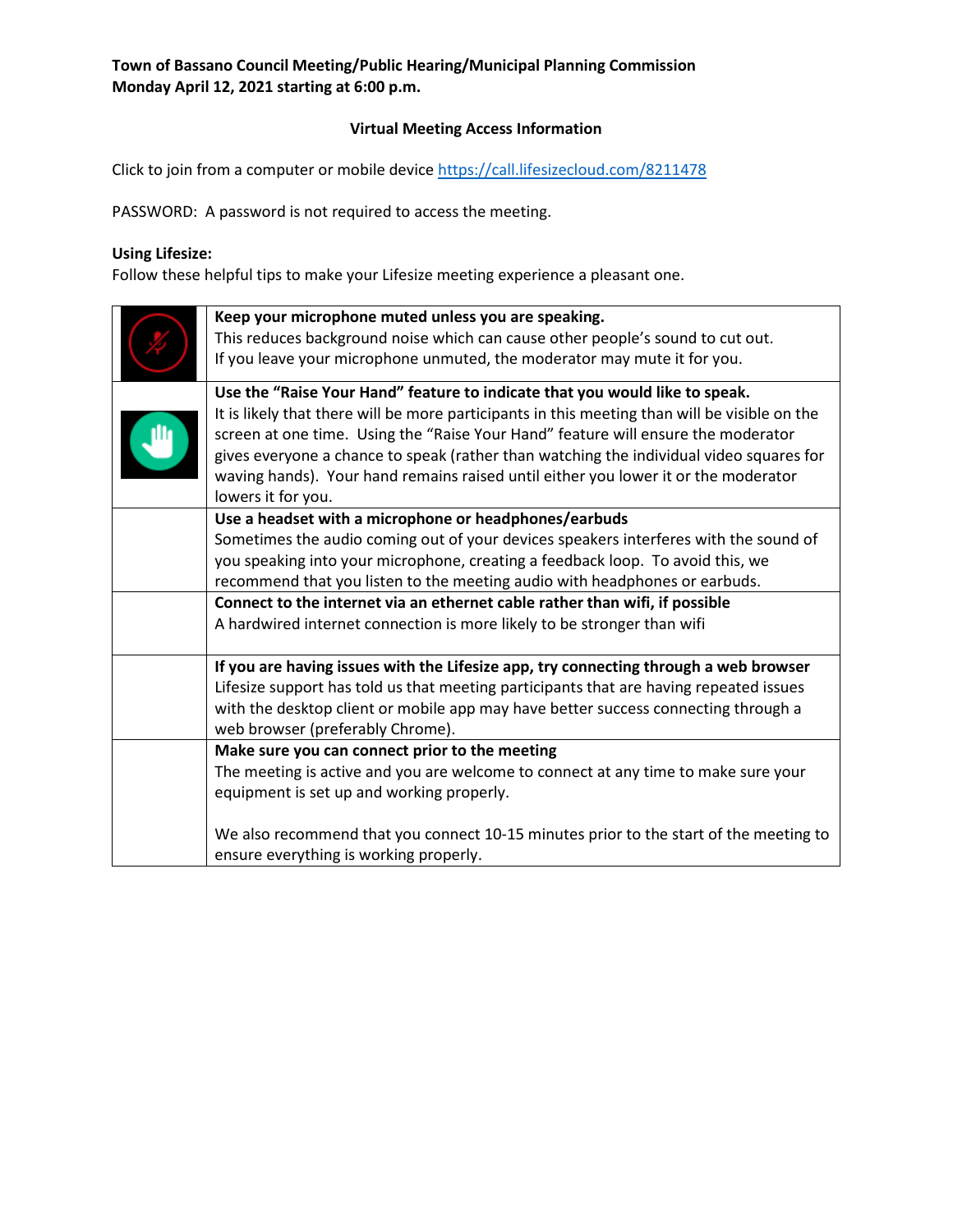### **Joining a meeting from the desktop client or app**

Meeting link:<https://call.lifesizecloud.com/8211478>

Clicking the link will launch the desktop client or app. If you do not have the desktop client or app installed, you will be prompted to install it.

Check your audio/video settings and join the meeting. If you are successful, you will see a screen similar to this one.

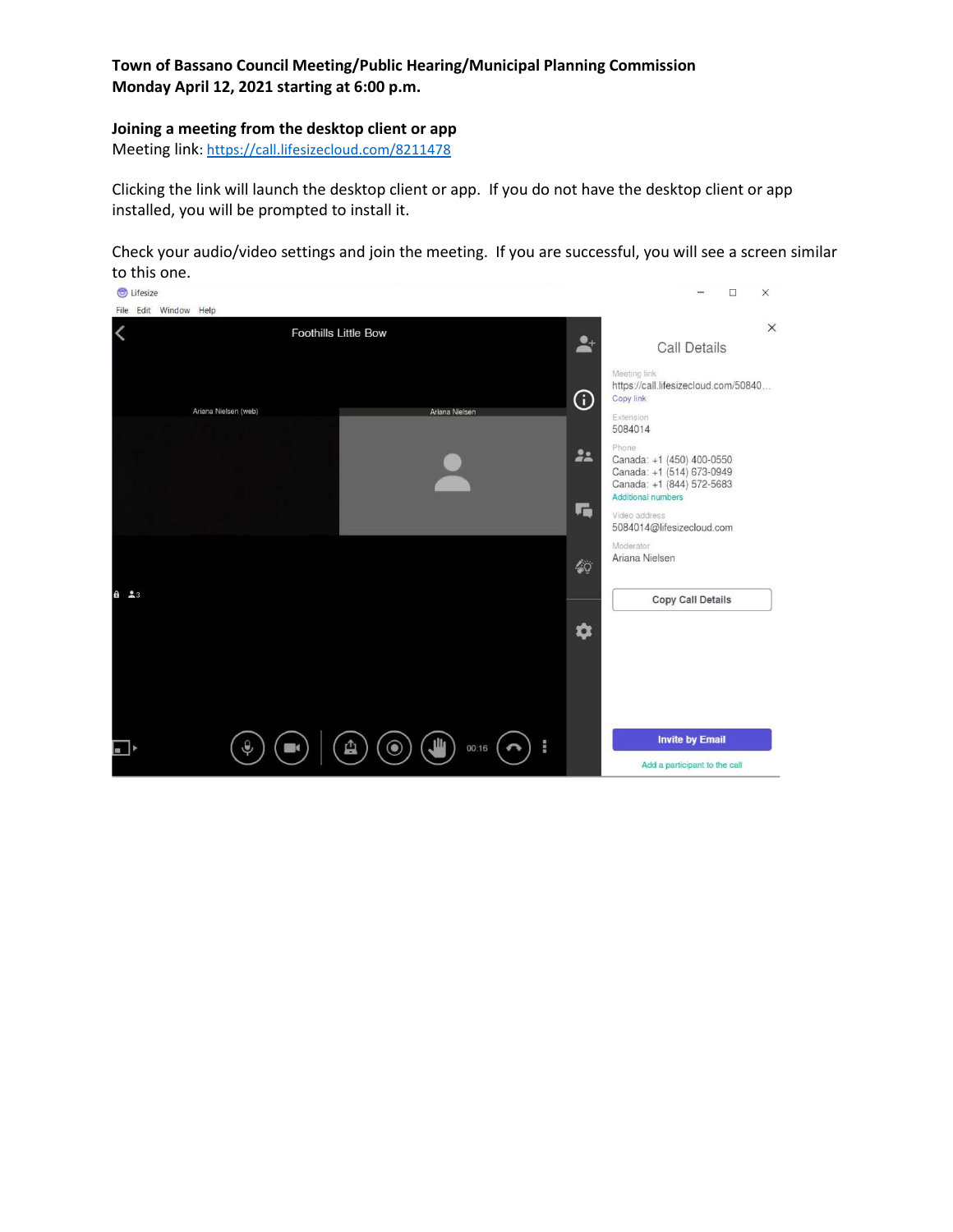### **Lifesize Controls**

There are a set of buttons across the bottom that you can use during the meeting. Here are descriptions of the ones that you will most likely be using.

| <b>Microphone Controls</b><br>Click this button to toggle your microphone off and on.<br>Please keep your microphone off unless you are speaking.<br>A moderator can also mute your microphones.<br><b>Camera Controls</b><br>Click this button to toggle your camera off and on.                                                                                                                                                                                                                                                |  |  |
|----------------------------------------------------------------------------------------------------------------------------------------------------------------------------------------------------------------------------------------------------------------------------------------------------------------------------------------------------------------------------------------------------------------------------------------------------------------------------------------------------------------------------------|--|--|
| <b>Share Screen</b><br>Click this button to start sharing your screen. Click it again to turn<br>screen sharing off.                                                                                                                                                                                                                                                                                                                                                                                                             |  |  |
| <b>Raise Your Hand</b><br>Click this button to indicate to the meeting moderator that you<br>would like to speak. If your hand is raised, the button will turn<br>green. Other meeting participants will get a notification and an icon<br>will appear by your name in the list of participants.<br>Participants (2)<br>1 raised hand<br>All<br>⋓<br>0 unmuted<br>Ariana Nielsen<br>Ariana Nielsen (web)<br>Moderators:<br>Ariana Nielsen<br>Click the button again to lower your hand.<br>A moderator can also lower all hands. |  |  |
| Leave<br>Click this button when you are ready to leave the meeting.                                                                                                                                                                                                                                                                                                                                                                                                                                                              |  |  |